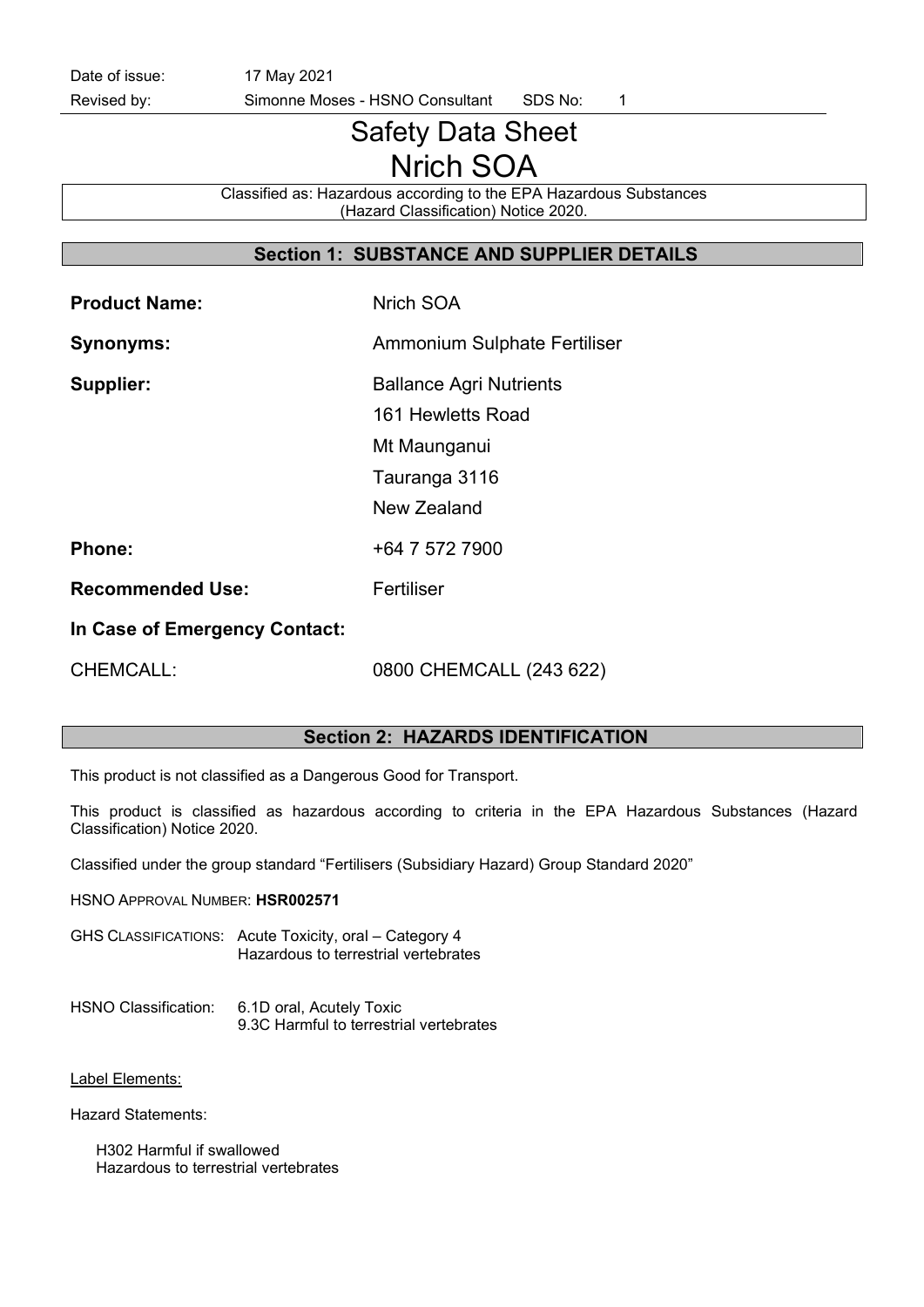GHS Pictograms:



WARNING

GENERAL STATEMENTS:

P101 – If medical advice is needed, have product container or label at hand.

P102 – Keep out of reach of children.

P103 – Read carefully and follow all instructions.

PREVENTION STATEMENTS:

P264 – Wash hands/exposed skin thoroughly after handling.

P270 – Do not eat, drink, or smoke when using this product.

P273 – Avoid release to the environment.

RESPONSE STATEMENTS:

P301 + P312 – IF SWALLOWED: Call a POISON CENTRE or doctor if you feel unwell.

P330 – Rinse mouth.

STORAGE: None

DISPOSAL:

P501 – Recycle where possible. Dispose of non-recyclable product and packaging via an approved waste disposal contractor.

# Section 3: COMPOSITION / INFORMATION ON INGREDIENTS

| <b>Main Component</b> | <b>CAS Number</b> | <b>Concentration</b> |
|-----------------------|-------------------|----------------------|
| Ammonium Sulphate     | 7783-20-2         | 95%                  |

There are no additional ingredients present which, within the current knowledge of the supplier and in the concentrations applicable, are classified as hazardous to health or the environment and hence require reporting in this section.

## Section 4: FIRST AID MEASURES

| <b>Workplace Facilities</b><br>Required: | Eye wash and safety shower facilities should be provided.                                                                                                                       |
|------------------------------------------|---------------------------------------------------------------------------------------------------------------------------------------------------------------------------------|
| If Inhaled:                              | Remove to fresh air. Keep at rest in a position comfortable for breathing. If breathing<br>stops apply artificial respiration. Seek immediate medical attention.                |
| In Contact with Eye:                     | Hold eyes open, flush with water for at least 15 minutes. Remove contact lenses if<br>present, and easy to do. Seek medical attention if irritation develops and persists.      |
| In Contact with Skin:                    | Wash skin with plenty of water, while removing contaminated clothing and shoes. Wash<br>contaminated clothing before re-use. Seek medical attention if skin irritation develops |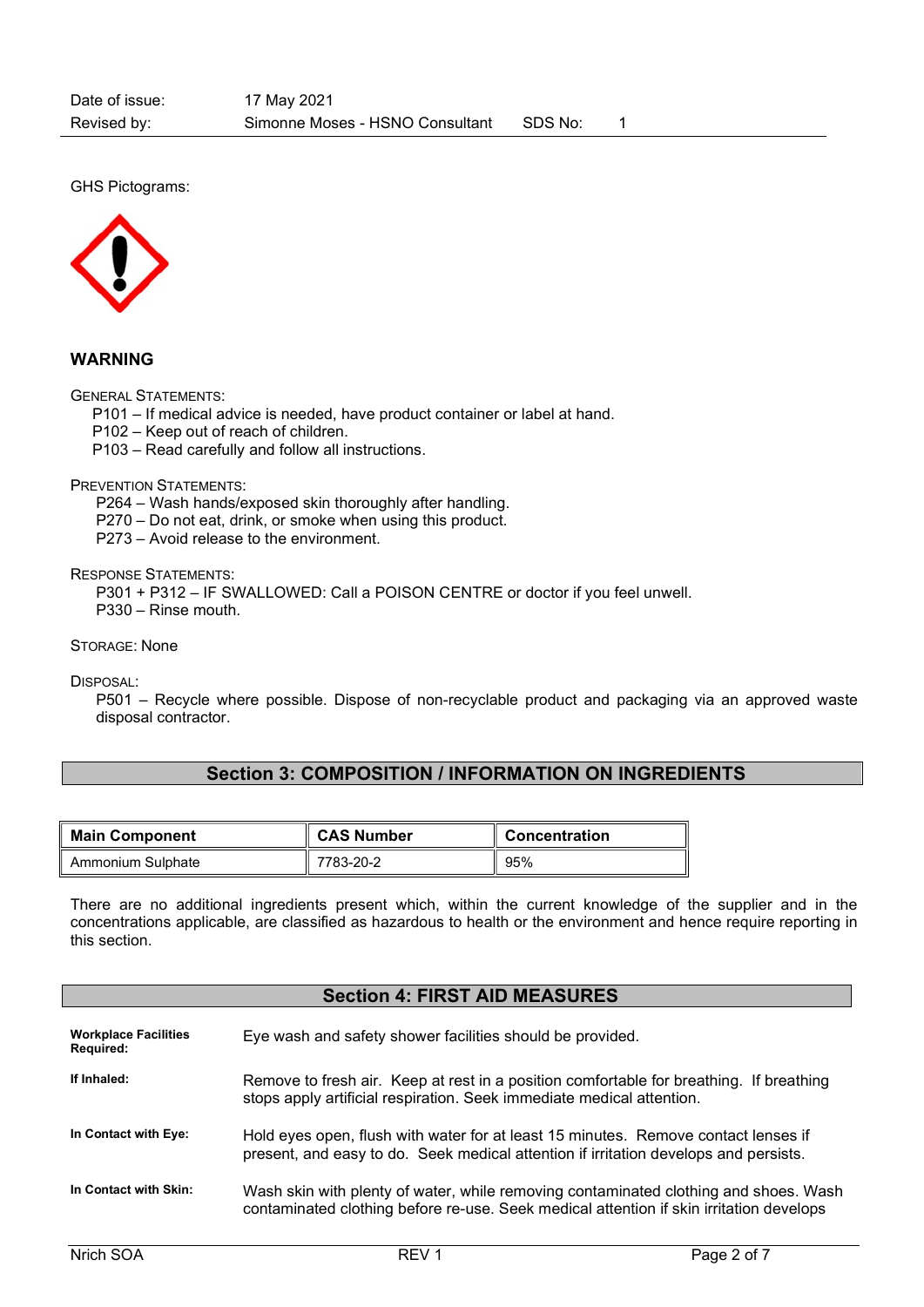| Date of issue:<br>Revised by:            | 17 May 2021<br>SDS No:<br>Simonne Moses - HSNO Consultant                                                                                                                                                                                    |
|------------------------------------------|----------------------------------------------------------------------------------------------------------------------------------------------------------------------------------------------------------------------------------------------|
|                                          | and persists.                                                                                                                                                                                                                                |
| If Swallowed:                            | DO NOT INDUCE VOMITING. Rinse mouth. Give small quantities of water. Never give<br>anything by mouth to an unconscious person. Seek immediate medical attention. If<br>vomiting occurs, keep head below hips to prevent aspiration to lungs. |
| <b>Advice to Doctor:</b>                 | Treat symptomatically.                                                                                                                                                                                                                       |
| <b>Section 5: FIRE FIGHTING MEASURES</b> |                                                                                                                                                                                                                                              |

| <b>Fire/Explosion Hazard:</b>    | Product is not flammable or combustible, but when packaged in bags, the bags may<br>burn if exposed to fire. Remove packages from the path of the fire if safe to do so. |
|----------------------------------|--------------------------------------------------------------------------------------------------------------------------------------------------------------------------|
| <b>Suitable Extinguishing</b>    | There is no restriction on the type of extinguishant used. Use extinguishant suitable                                                                                    |
| Media:                           | for the surrounding area.                                                                                                                                                |
| <b>Precautions in Connection</b> | May give off toxic and/or corrosive fumes in a fire, containing nitrogen and sulphur                                                                                     |
| with Fire:                       | oxides.                                                                                                                                                                  |
| <b>Advice for firefighters:</b>  | Wear full firefighting gear and self-contained breathing apparatus.                                                                                                      |

# Section 6: ACCIDENTAL RELEASE MEASURES

| <b>Precautions:</b>                      | Clear area of all unprotected personnel. Keep unnecessary and unprotected<br>personnel from entering area. Avoid contact with skin and eyes. Avoid generating<br>dust. Avoid release to the environment.          |
|------------------------------------------|-------------------------------------------------------------------------------------------------------------------------------------------------------------------------------------------------------------------|
| <b>Suitable Protective</b><br>Equipment: | Emergency responders must use personal protective equipment, including gloves,<br>protective overalls, and safety glasses or goggles. If ventilation is inadequate, then<br>respiratory protection may be needed. |
| Spill or Leak Procedures.                | Contain the spill. Sweep up and collect spilled material and place in a suitable,<br>closable chemical waste container. Ensure waste container is properly labelled.                                              |
| <b>Waste Disposal Methods:</b>           | Dispose of as per Section 13.                                                                                                                                                                                     |
| <b>Emergency preparation:</b>            | Ensure there is appropriate and adequate personal protective equipment, trained<br>personnel and clean up materials for management of accidental release.                                                         |

# Section 7: HANDLING AND STORAGE

| <b>Precautions for Safe</b><br>Handling: | Do not eat, drink, or smoke when using this product. Avoid generating dust.<br>Avoid inhaling product. Use in a well-ventilated area. Avoid contact with skin and<br>eyes. Remove contaminated clothing and wash hands and face before entering<br>eating areas. Launder contaminated clothing separately.                      |
|------------------------------------------|---------------------------------------------------------------------------------------------------------------------------------------------------------------------------------------------------------------------------------------------------------------------------------------------------------------------------------|
| Storage:                                 | Keep out of reach of children. Protect packages against physical damage.<br>Ensure any part packages are securely sealed before being stored. Store in a<br>cool, dry, well-ventilated area away from incompatibles (see Section 10). Store in<br>a contained area where any spill cannot be dispersed outside the area. Do not |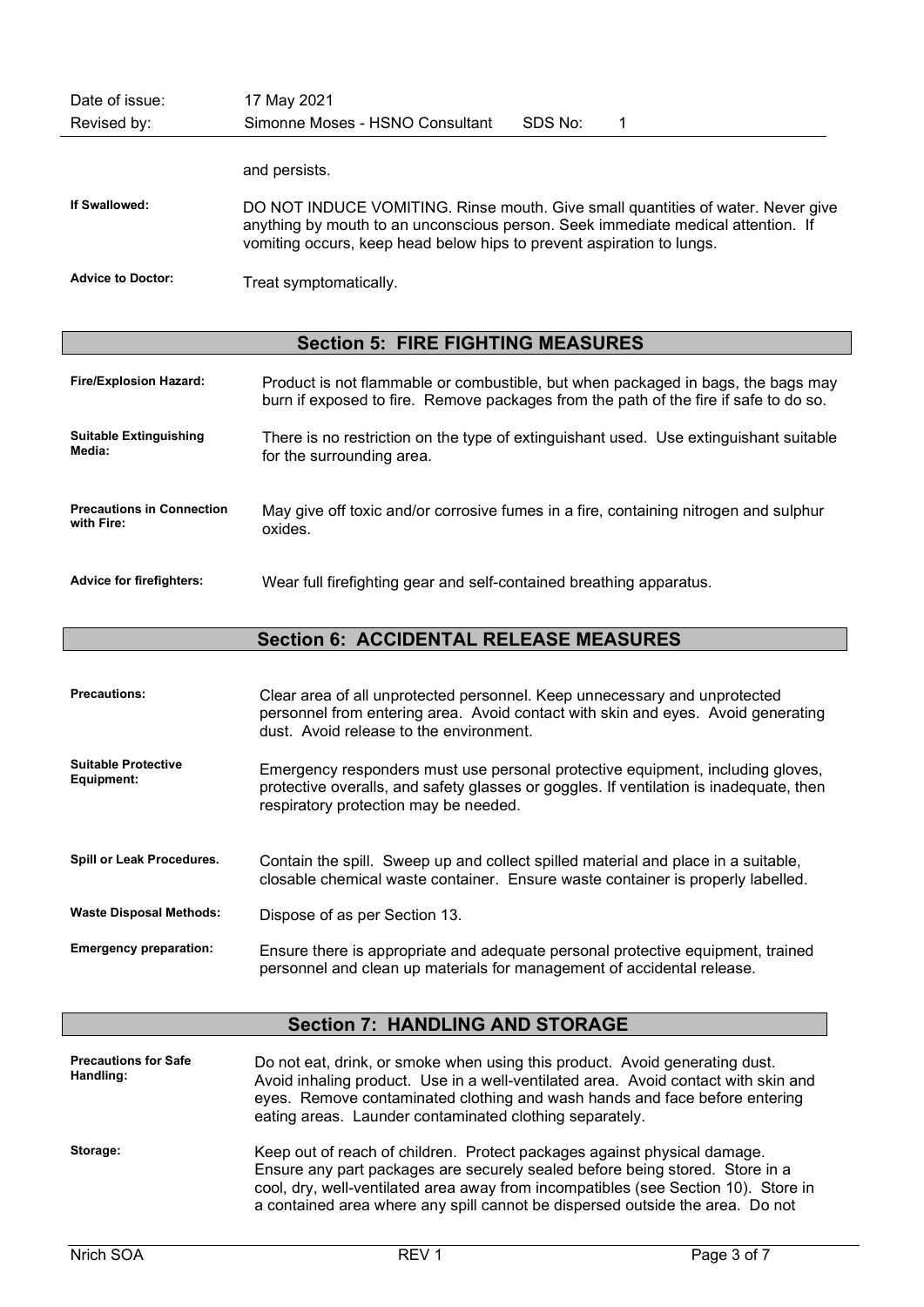| Date of issue: | 17 May 2021                     |         |  |
|----------------|---------------------------------|---------|--|
| Revised by:    | Simonne Moses - HSNO Consultant | SDS No: |  |

store with food related items.

Site Storage Requirements: This substance triggers site signage requirements at 10,000 kg.

# Section 8: EXPOSURE CONTROLS / PERSONAL PROTECTION

| <b>Workplace Exposure</b><br><b>Standards NZ:</b> | No Workplace Exposure Standards have been established for this product.                                                                                                                                                                                                                                                                                              |
|---------------------------------------------------|----------------------------------------------------------------------------------------------------------------------------------------------------------------------------------------------------------------------------------------------------------------------------------------------------------------------------------------------------------------------|
| <b>Engineering Controls:</b>                      | Eyewash and safety shower facilities should be provided in the work area where<br>there is a risk of exposure to eyes and skin. For typical conditions of storage and<br>use, natural ventilation should be adequate. In enclosed areas, mechanical<br>ventilation may be required.                                                                                  |
| <b>Personal Protective</b><br>Equipment:          | Avoid contact with skin and eyes. Avoid inhaling product.                                                                                                                                                                                                                                                                                                            |
| Hand protection:                                  | Wear protective gloves that are resistant to the product. Refer to Australian and<br>New Zealand Standard AS/NZS 2161 for protective gloves.                                                                                                                                                                                                                         |
| Skin and body protection:                         | Use protective clothing. Remove any contaminated clothing to avoid prolonged<br>contact with the skin. Wash work clothes regularly. Refer to Australian and New<br>Zealand Standard AS/NZS 4501 for occupational protective clothing.                                                                                                                                |
| Eye protection:                                   | Use safety glasses with side shields or safety goggles to protect eyes. Refer to<br>AS/NZS 1336 for suitable eye and face protection.                                                                                                                                                                                                                                |
| <b>Respiratory protection:</b>                    | Dust mask rated at least P1 if exposure to dust is low. For higher dust<br>concentrations a P2 mask may be needed. Refer to AS/NZS 1715 and AS/NZS<br>1716 for suitable respiratory protection. Respirator selection must be based on<br>known or anticipated exposure levels, the hazards of the product and the safe<br>working limits of the selected respirator. |
| <b>Other information:</b>                         | PPE selected must be impervious to the substance. Do not eat, smoke, or drink<br>where material is handled, processed, or stored. Wash hands carefully before<br>eating, drinking, or smoking. Handle in accordance with safe industrial hygiene<br>practices.                                                                                                       |

# Section 9: PHYSICAL AND CHEMICAL PROPERTIES

| <b>Description:</b>                               | Solid, crystals or powder | Colour:                          | White,<br>pinky/brown |
|---------------------------------------------------|---------------------------|----------------------------------|-----------------------|
| Odour:                                            | None                      | <b>Odour Threshold:</b>          | Not applicable        |
| $pH (20°C)$ :                                     | Not available             | Solubility (water, 20°C):        | Very soluble          |
| <b>Melting point:</b>                             | 235-280°C (decomp.)       | <b>Boiling Point:</b>            | Not applicable        |
| <b>Flammability:</b>                              | Non-flammable             | <b>Flash Point:</b>              | Not applicable        |
| UEL/LEL:                                          | Not applicable            | Vapour Pressure (70°C):          | Not applicable        |
| <b>Vapour Density:</b>                            | Not applicable            | <b>Evaporation Rate:</b>         | Not applicable        |
| <b>Decomposition Temp:</b>                        | $235^{\circ}$ C           | <b>Autoignition Temp:</b>        | Not applicable        |
| <b>Partition Coefficient: n-</b><br>octanol/water | Not available             | Relative Density (20°C):         | 1.6 (water = $1)$     |
| <b>Viscosity:</b>                                 | Not applicable            | <b>Particle characteristics:</b> | Not available         |
|                                                   |                           |                                  |                       |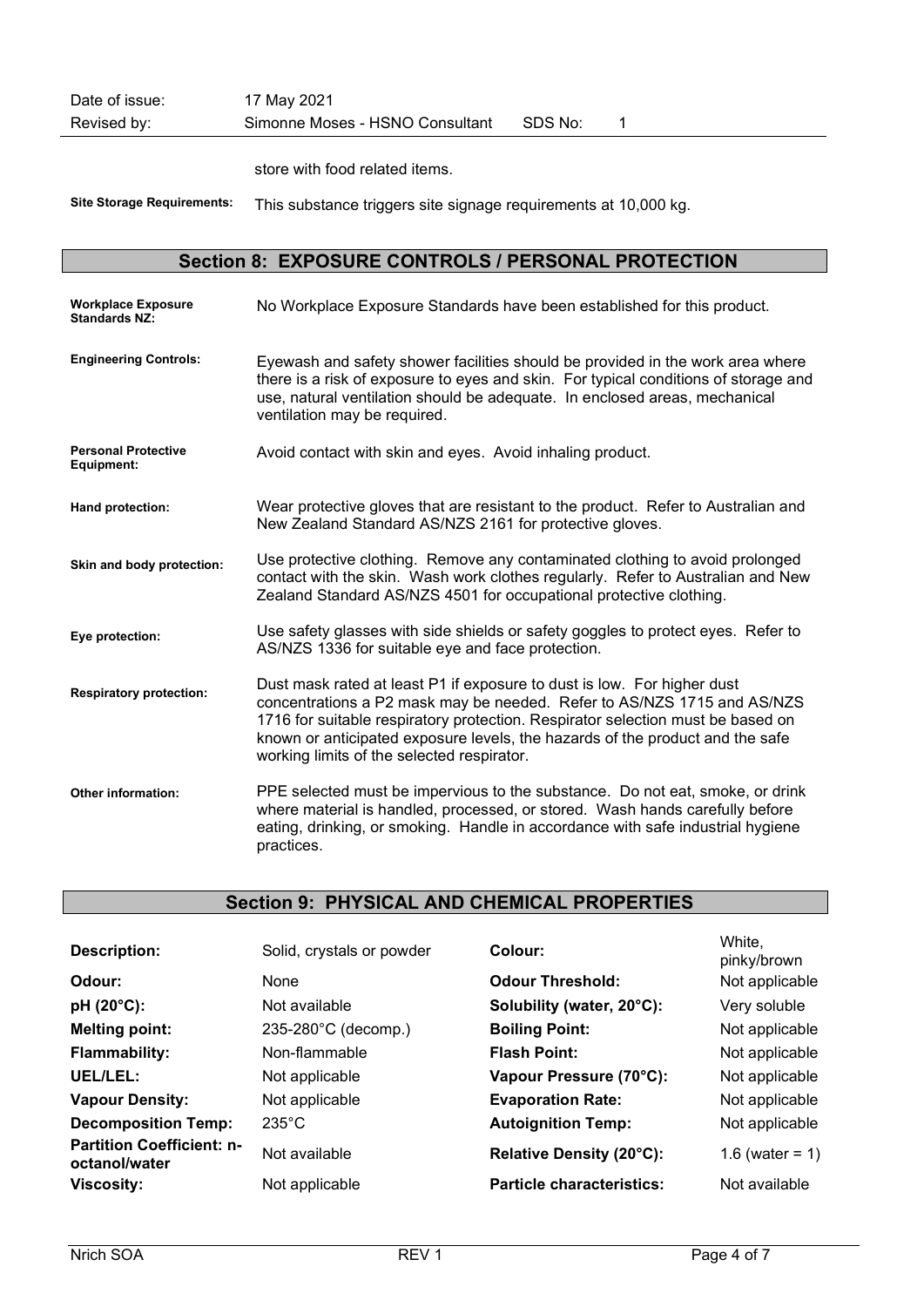| <b>Section 10: STABILITY AND REACTIVITY</b> |                                                                                                                                                                                                                                                                                                                                                          |  |
|---------------------------------------------|----------------------------------------------------------------------------------------------------------------------------------------------------------------------------------------------------------------------------------------------------------------------------------------------------------------------------------------------------------|--|
| Stability:                                  | Stable under normal dry storage conditions.                                                                                                                                                                                                                                                                                                              |  |
| <b>Reactivity:</b>                          | Reacts with caustics to form ammonia. Reacts violently with potassium chlorate.<br>When hot reacts with nitrates, nitrites, chlorates. Attacks metals.                                                                                                                                                                                                   |  |
| <b>Conditions to Avoid:</b>                 | Avoid generating dust. Do not store with food related items.                                                                                                                                                                                                                                                                                             |  |
| Incompatibility:                            | Incompatible with strong alkalis, sulphuric acid, aliphatic amines, alkanolamines,<br>amides, organic anhydrides, isocyanates, vinyl acetate, alkylene oxides,<br>epichlorohydrin, potassium plus ammonium nitrate, sodium-potassium powder<br>plus ammonium nitrate. Mixtures with sodium hypochlorite form unstable,<br>explosive nitrogen trichloride |  |
| <b>Hazardous Polymerisation:</b>            | Will not occur.                                                                                                                                                                                                                                                                                                                                          |  |
| <b>Hazardous Decomposition:</b>             | May form toxic fumes containing oxides of nitrogen and sulphur.                                                                                                                                                                                                                                                                                          |  |

# Section 11: TOXICOLOGICAL INFORMATION

## Acute Exposure

| <b>Ecotoxicity:</b>                                                            | $LC/EC_{50}$ > 100 mg/L.                                                                           |
|--------------------------------------------------------------------------------|----------------------------------------------------------------------------------------------------|
|                                                                                | <b>Section 12: ECOLOGICAL INFORMATION</b>                                                          |
| <b>Specific Target Organ Systemic</b><br>Toxicity:                             | Not expected to be toxic to target organs or systems.                                              |
| <b>Chronic Exposure:</b><br>Mutagen/Carcinogen/Reproductive<br><b>Toxicant</b> | No chronic toxicity effects expected.                                                              |
| Sensitiser:                                                                    | Not expected to be a contact or respiratory sensitiser.                                            |
| <b>Eye Contact:</b>                                                            | Not expected to be an eye irritant. May cause mechanical irritation.                               |
| <b>Skin Contact:</b>                                                           | Not expected to be a skin irritant. May cause mechanical irritation on damp skin.                  |
| Ingestion:                                                                     | Harmful if swallowed. May cause vomiting, diarrhoea, abdominal cramps.                             |
| Inhalation:                                                                    | May cause mechanical irritation if dust is inhaled.                                                |
| <b>Acute Toxicity:</b>                                                         | LD50 oral $> 300 - 5200$ mg/kg.<br>LD50 dermal $>$ 2000 mg/kg<br>LC50 inhalation $>$ 5 mg/L (dust) |

Product is not expected to be harmful in the aquatic environment.

LD50 >300 - ≤ 2000 mg/kg

Hazardous to terrestrial vertebrates. Avoid release to the environment.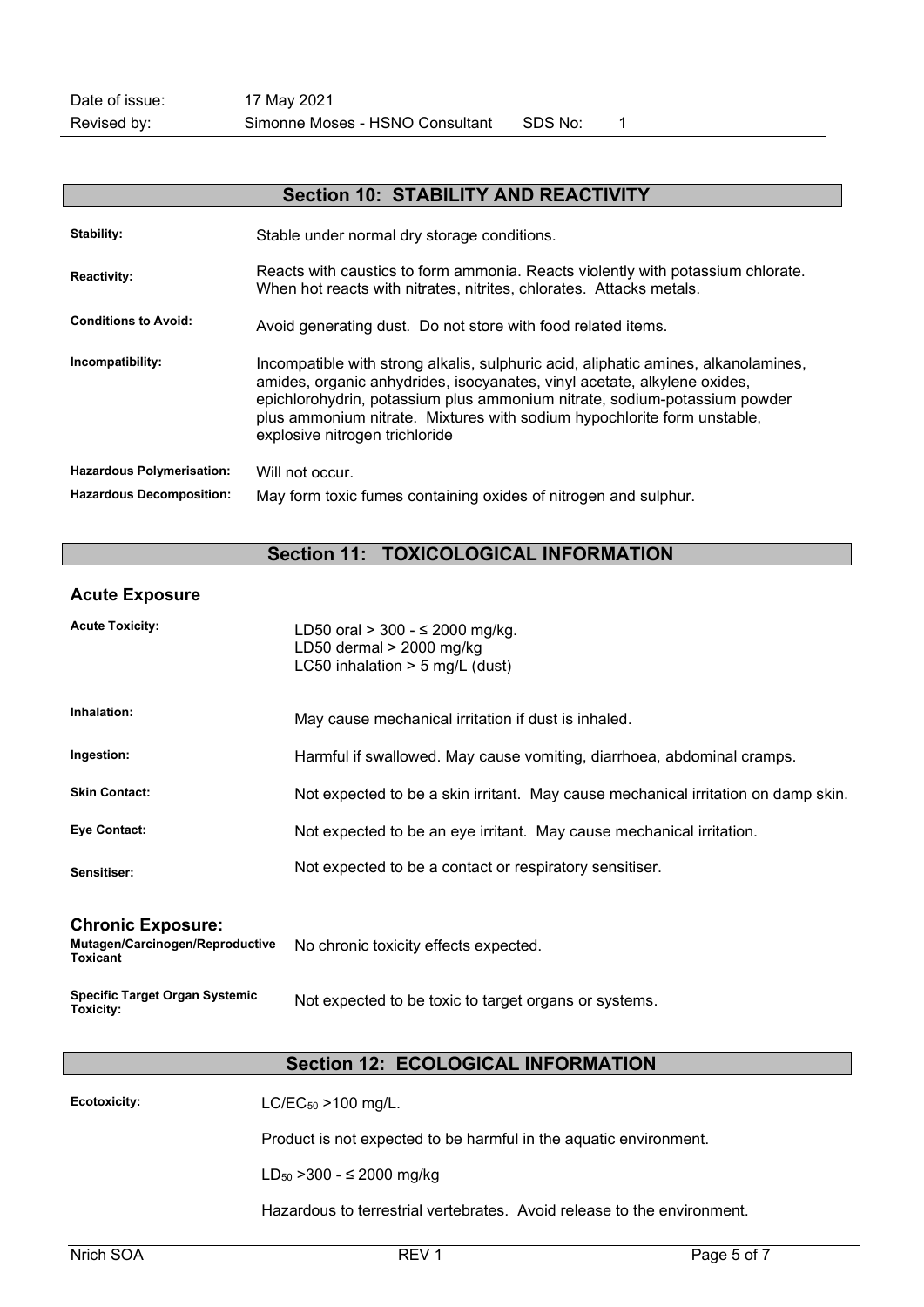| Persistence/degradability: | No data.                                                                      |
|----------------------------|-------------------------------------------------------------------------------|
| <b>Bioaccumulation:</b>    | No data.                                                                      |
| Mobility:                  | Soluble in water.                                                             |
|                            | Ecotoxicity data is based on hazardous ingredient classification information. |

#### Section 13: DISPOSAL CONSIDERATIONS

Disposal: Recycle and reuse wherever possible. Dispose of waste product via an approved waste disposal contractor. Disposal of Packaging: Packaging may contain product residues and should be treated as hazardous. Dispose of packaging via an approved waste disposal contractor.

## Section 14: TRANSPORT INFORMATION

This product is not classified as a Dangerous Good for transport in accordance with NZS5433:2012, IMDG or IATA.

Ensure transportation methods prevent leakage from packages and collapsing loads.

| <b>Section 15: REGULATORY INFORMATION</b>                       |                                                                                                                                                                                       |                                                                                                                                                                                                                         |  |  |  |
|-----------------------------------------------------------------|---------------------------------------------------------------------------------------------------------------------------------------------------------------------------------------|-------------------------------------------------------------------------------------------------------------------------------------------------------------------------------------------------------------------------|--|--|--|
| <b>Group Standard Allocation:</b><br><b>HSNO Approval Code:</b> | Fertilisers (Subsidiary Hazard) Group Standard 2020<br>HSR002571                                                                                                                      |                                                                                                                                                                                                                         |  |  |  |
| <b>Classifications:</b>                                         | Acute toxicity, oral – Category 4<br>Hazardous to terrestrial vertebrates                                                                                                             |                                                                                                                                                                                                                         |  |  |  |
| <b>NZIOC:</b>                                                   | All hazardous ingredients are listed on the NZ Inventory of Chemicals.                                                                                                                |                                                                                                                                                                                                                         |  |  |  |
| This substance triggers:                                        | <b>Compliance Certificate</b><br><b>Certified Handler</b><br><b>Emergency Response Plan</b><br><b>Secondary Containment</b><br>Signage<br>the hazards associated with this substance. | N/A<br>N/A<br>1,000 kg<br>N/A<br>10,000 kg<br>This substance is not required to be Tracked. All workplace personnel handling this<br>substance are required to be trained on the safe handling and PPE requirements for |  |  |  |

# Section 16: OTHER INFORMATION

The information provided in this Safety Data Sheet relates only to the specific material designated herein. This Safety Data Sheet summarises our best knowledge of the health and safety hazard information of the product and how to safely handle the product in the workplace. Each user should read this SDS and consider the information